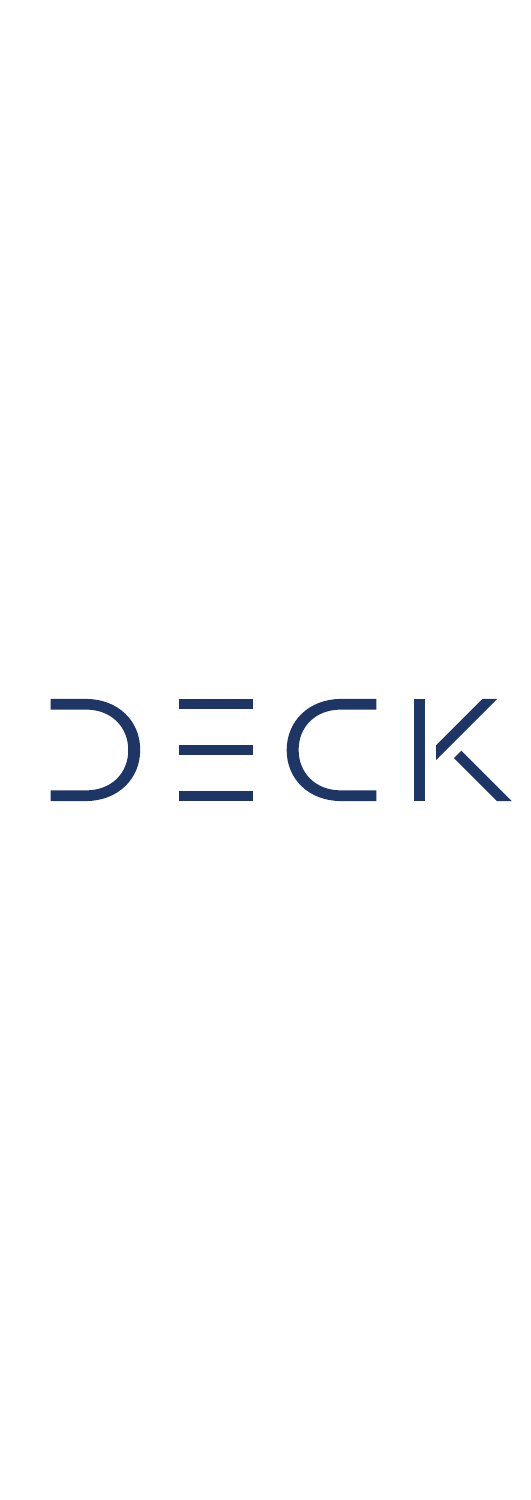# **COUVERT**

| Bread variety, flavoured butter,<br>marinated olives and extra virgin olive oil<br>Variedade de pão, manteiga composta, azeitonas<br>marinadas e azeite virgem                                                                                                                                                                                                                       | 4  |
|--------------------------------------------------------------------------------------------------------------------------------------------------------------------------------------------------------------------------------------------------------------------------------------------------------------------------------------------------------------------------------------|----|
| Traditional bread bolo do caco<br>with garlic butter<br>Bolo do caco com manteiga de alho                                                                                                                                                                                                                                                                                            | 4  |
| <b>SNACKS</b>                                                                                                                                                                                                                                                                                                                                                                        |    |
| Sweet potato chips, tikka masala sauce<br>Chips de batata doce, molho tikka masala                                                                                                                                                                                                                                                                                                   | 4  |
| Hummus tahini, guacamole and nachos<br>Hummus tahini, guacamole e nachos                                                                                                                                                                                                                                                                                                             | 5  |
| A selection of cheeses, macerated figs,<br>grapes, nuts, tomato chutney, crackers,<br>herb and garlic melba toasts<br>Seleção de queijos, figos macerados, uvas, frutos<br>secos, chutney de tomate, crackers e tostas finas<br>de ervas e alho                                                                                                                                      | 13 |
| Omelette (3 ingredients)<br>Cheese, ham, bacon, shrimps, asparagus,<br>mushrooms, tomato, onions, peppers<br>Omelete (3 ingredientes)<br>Queijo, fiambre, bacon, camarão, espargos,<br>cogumelos, tomate, cebola, pimentos                                                                                                                                                           | 14 |
| Smoked salmon or traditional cured<br>ham omelette<br>Omelete salmão fumado ou presunto                                                                                                                                                                                                                                                                                              | 17 |
| Pata Negra smoked ham, marinated olives,<br>toast and grissinis<br>Presunto Pata Negra, azeitonas marinadas,<br>tostas e grissinis                                                                                                                                                                                                                                                   | 21 |
| Cheddar cheese, Danish blue, roast beef,<br>pickled onions, cornichons, boiled egg, radish,<br>celery, apple, Dijon mustard, tomato chutney,<br>crackers, herb and garlic melba toasts<br>Queijo cheddar, Danish blue, rosbife, cebola em<br>pickle, cornichons, ovo cozido, rabanetes, aipo,<br>maça, mostarda Dijon, chutney de tomate, crackers<br>e tostas finas de ervas e alho | 22 |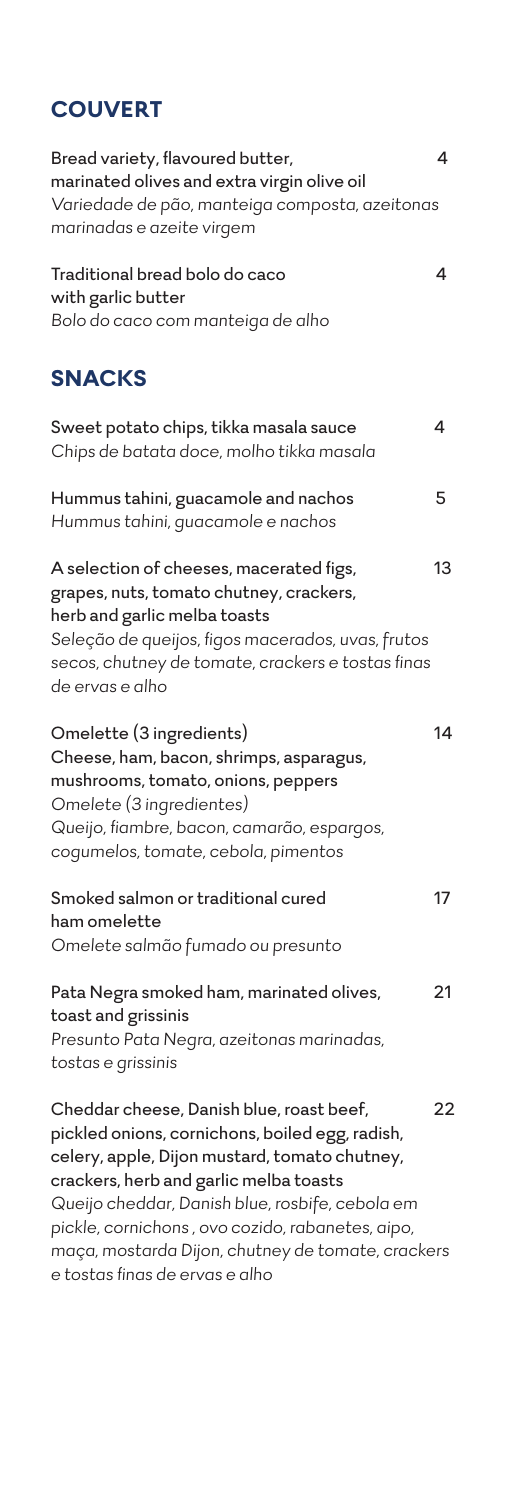# **TO SHARE //** *PARA PARTILHAR*

| Chicken skewers with tandoori yogurt sauce<br>Espetadas de frango com molho de iogurte<br>e tandoori                                                                                                               | 8  |
|--------------------------------------------------------------------------------------------------------------------------------------------------------------------------------------------------------------------|----|
| Crispy chicken wings, avocado<br>and tomato salad sweet chilli sauce<br>Asas de frango crocantes, salada de tomate<br>e abacate, molho sweet chilli                                                                | 8  |
| Chicken quesadilla, sweet corn, cheese<br>and avocado flavoured with cajun spice<br>Quesadillas de frango, milho doce, queijo<br>e abacate aromatizado com tempero cajun                                           | 9  |
| Mini beef burgers, quail egg, bacon,                                                                                                                                                                               | 13 |
| cheddar cheese, tomato and lettuce (2 uni)<br>Mini hambúrgueres de vaca, ovo de codorniz, bacon,<br>queijo cheddar, tomate e alface (2 uni)                                                                        |    |
| Spicy tuna tartare, avocado and wonton chips<br>Tártaro de atum picante, abacate e chips<br>de wonton                                                                                                              | 13 |
| Mini salmon burgers with yogurt sauce,<br>lime, kizami and lumpfish roe's (2 uni)<br>Mini hambúrgueres de salmão com molho<br>de iogurte, lima, kizami e ovas de lumpo (2 uni)                                     | 17 |
| Mini steaks in traditional bread bolo do caco,<br>garlic butter and french fries with garlic<br>and oregano (2 uni.)<br>Mini pregos em bolo do caco, manteiga de alho<br>e batata frita com alho e orégãos (2 uni) | 18 |
| Shrimps sautéed with garlic, and satay sauce<br>Camarão salteado com alho, coentros<br>e molho satay                                                                                                               | 18 |
| <b>ENTRÉES // ENTRADAS</b>                                                                                                                                                                                         |    |
| Soup of the day<br>Sopa do dia                                                                                                                                                                                     | 6  |
| Classic Ceasar salad with romaine lettuce,<br>garlic croutons, anchovies, boiled egg                                                                                                                               | 11 |

and parmesan cheese *Salada Caesar clássica com alface romana, croutons de alho, anchovas, ovo cozido e lascas de parmesão*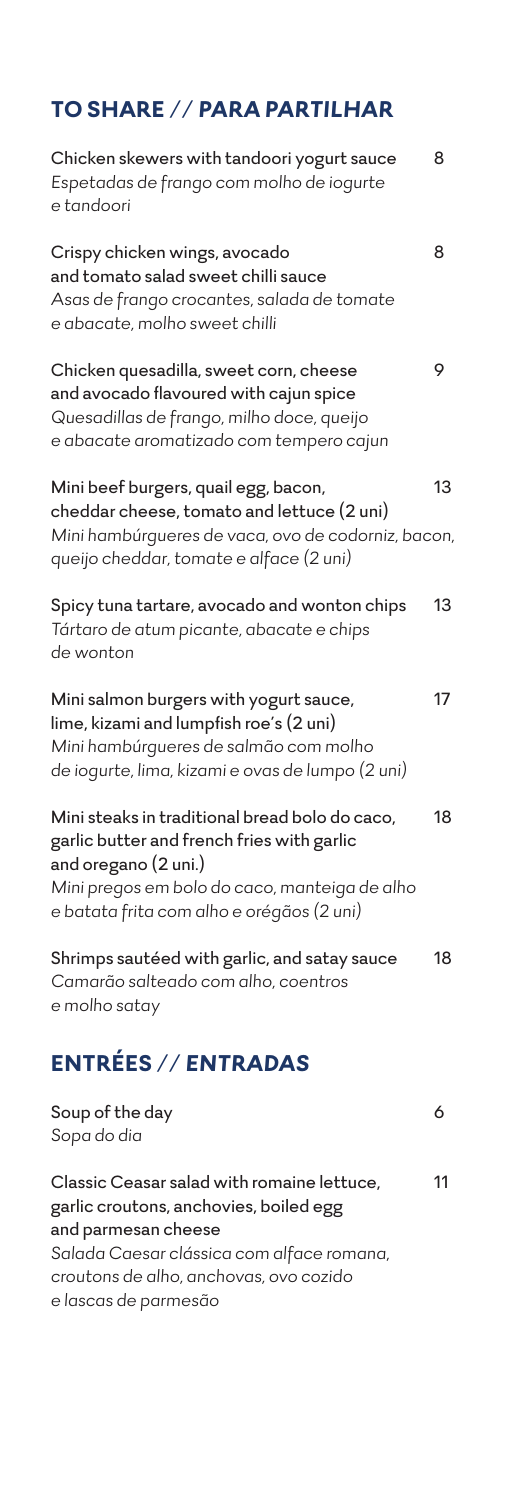| Vegetarian club sandwich with lettuce,<br>tomato, avocado, tofu with pesto sauce<br>Sanduíche Club vegetariana com alface,<br>tomate, abacate, tofu com pesto                                                                                                                                            | 11 |
|----------------------------------------------------------------------------------------------------------------------------------------------------------------------------------------------------------------------------------------------------------------------------------------------------------|----|
| Club sandwich, lettuce, cheese, tomato,<br>egg, bacon and chicken breast<br>Sanduíche Club com alface, queijo, tomate,<br>ovo, bacon e peito de frango                                                                                                                                                   | 11 |
| Greek salad with feta cheese, black olives,<br>bell peppers, cucumber, tomato, red onion, oregano,<br>avocado and lettuce<br>Salada grega com queijo feta marinado, azeitonas<br>pretas, pimentos, pepino, tomate, cebola roxa,<br>orégãos, abacate e alface                                             | 12 |
| Salad of avocado, mango, tomato,<br>cucumber, onion and curd cheese<br>from Santo da Serra<br>Salada de abacate com manga, tomate, pepino,<br>cebola e requeijão do Santo da Serra                                                                                                                       | 12 |
| Cobb salad with bacon, grilled chicken<br>breast, romaine lettuce, blue cheese, tomato,<br>avocado, boiled egg, spring onion<br>and ranch sauce<br>Salada Cobb com bacon, peito de frango grelhado,<br>alface romana, queijo azul, tomate, abacate, ovo<br>cozido, cebolo e molho ranch                  | 14 |
| Niçoise salad with grilled tuna fish,<br>quail egg, new potatoes, cherry tomatoes, black<br>olives, red onion, green beans,<br>marinated anchovies<br>Salada Niçoise com atum grelhado, ovo de codorniz,<br>batata nova, tomate cereja, azeitonas pretas,<br>cebola roxa, feijão verde, anchova marinada | 15 |
| Chicken fajitas with homemade guacamole<br>and salsa<br>Fajitas de frango com guacamole e molho caseiro                                                                                                                                                                                                  | 17 |
| Spicy Thai beef salad with cucumber,<br>avocado, tomato and onion<br>Salada picante de bife Thai com pepino, abacate,<br>tomate e cebola                                                                                                                                                                 | 17 |
| Roasted pork belly, sautéed prawns,<br>traditional bread bolo do caco, avocado,<br>red onions and lime mayonnaise<br>Barriga de porco assada, camarão salteado,<br>bolo do caco, abacate, cebola roxa e maionese<br>de lima                                                                              | 19 |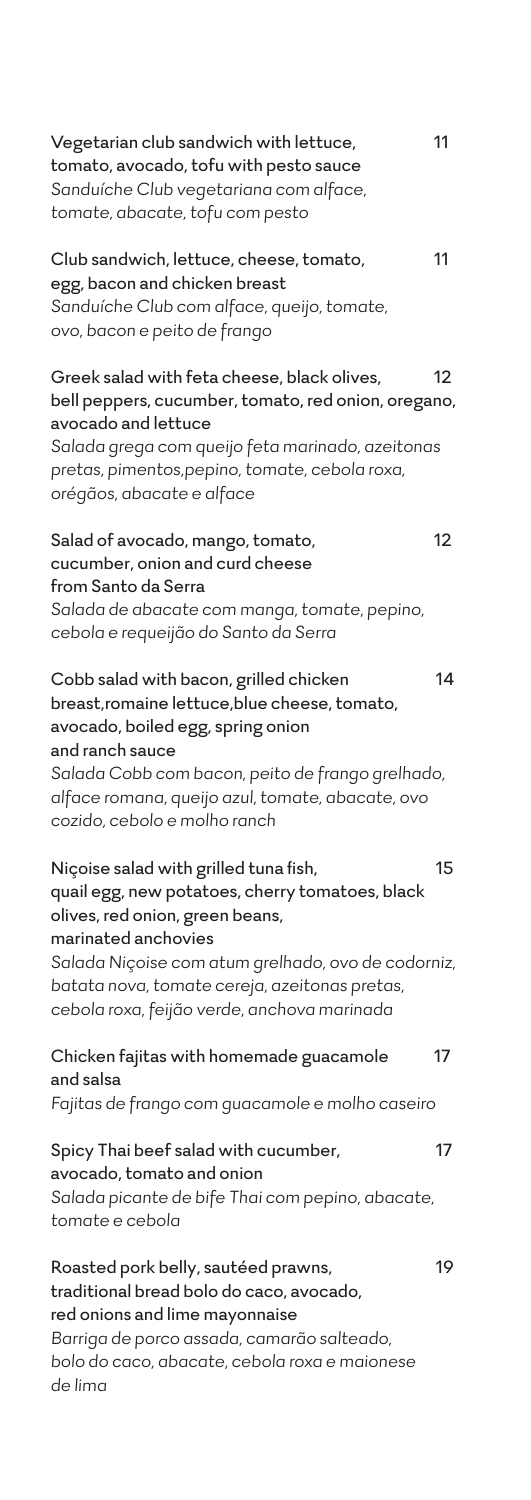#### **PASTAS**

| Massa à sua escolha: penne, esparguete e tagliatelle                                                                                                                                                                                     |    |
|------------------------------------------------------------------------------------------------------------------------------------------------------------------------------------------------------------------------------------------|----|
| Sautéed vegetables with pesto sauce<br>Legumes salteados com pesto                                                                                                                                                                       | 13 |
| Bacon, onion and cream<br>Bacon, cebola e natas                                                                                                                                                                                          | 14 |
| Shrimps, bell peppers and a tomato sauce<br>Camarão, pimentos e molho de tomate                                                                                                                                                          | 18 |
| <b>MAIN COURSE // PRATOS PRINCIPAIS</b>                                                                                                                                                                                                  |    |
| Vegetables and chickpeas curry,<br>jasmine rice, mango chutney and papadums (V)<br>Caril de legumes e grão, arroz jasmim,<br>chutney de manga e pappadums $(V)$                                                                          | 12 |
| Black scabbard fish goujons, french fries<br>with garlic and oregano, traditional escabeche<br>sauce, tomato and shallot salad<br>Goujons de espada, batata frita com alho<br>e orégãos, molho escabeche, salada de tomate<br>e chalotas | 17 |
| Tuna steak, traditional fried corn<br>or french fries, fresh salad or vegetables,<br>regional vilão sauce<br>Bife de atum, milho frito ou batata frita,<br>salada fresca ou legumes                                                      | 20 |
| Codfish confit in olive oil and garlic, chickpea<br>and cabbage brás<br>Bacalhau confitado em azeite e alho, brás de grão<br>de bico e couve                                                                                             | 23 |
| Fresh fish from the harbour per kg<br>(price on request)<br>Peixe fresco da lota ao kg (preço sob consulta)                                                                                                                              |    |
| Chicken curry, jasmine rice, mango chutney<br>and papadums<br>Caril de frango, arroz jasmim, chutney de manga<br>e pappadums                                                                                                             | 21 |
| Cottage pie<br>Empadão de carne moída                                                                                                                                                                                                    | 21 |
| Pork cataplana, clams and sweet potato<br>Cataplana de porco, amêijoas e batata doce                                                                                                                                                     | 26 |
| Bife, bacon, huevos rancheros with green peas,<br>roasted sweet potatoes or sautéed potatoes<br>or french fries                                                                                                                          | 29 |
| Bife, bacon, huevos rancheros com ervilhas verdes,<br>batata doce assada ou batata salteada<br>ou batata frita                                                                                                                           |    |

**Pasta of your choice: penne, spaghetti and tagliatelle**  *Massa à sua escolha: penne, esparguete e tagliatelle*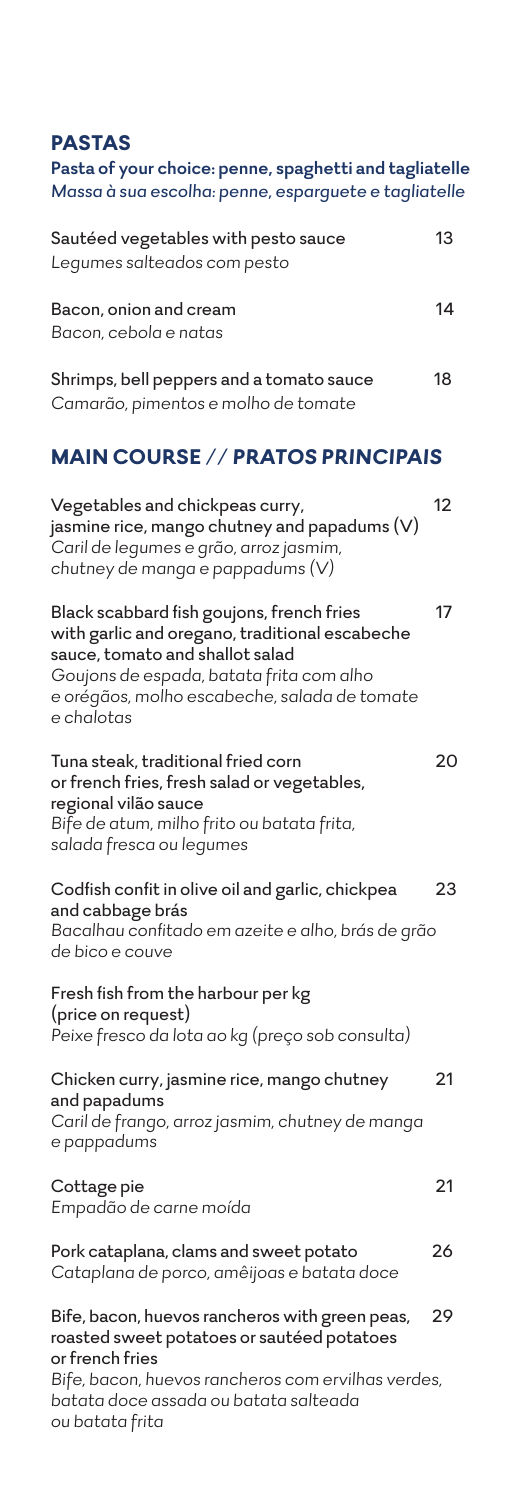## **DESSERTS //** *SOBREMESAS*

| Chocolate mousse and cocoa crumble<br>Mousse de chocolate com crumble de cacau                                                                                  | 7           |
|-----------------------------------------------------------------------------------------------------------------------------------------------------------------|-------------|
| Apple tart, vanilla ice cream, salted<br>caramel sauce<br>Tarte de maçã, gelado de baunilha<br>e molho de caramelo salgado                                      | 7           |
| Cherry clafoutis with yogurt ice cream<br>Clafoutis de cereja com gelado de iogurte                                                                             | 9           |
| Irish coffee, coffee jelly, caramel chocolate<br>mousse and Baileys foam<br>Irish coffee, gelatina de café, mousse<br>de chocolate caramelo e espuma de Baileys | 9           |
| Sliced fruit<br>Fruta laminada                                                                                                                                  | 8           |
| lce cream selection<br>Seleção de gelados<br>1scoop//1bola<br>2 scoops // 2 bolas<br>3 scoops // 3 bolas                                                        | 4<br>5<br>6 |



# **DRINKS** *// BEBIDAS*

#### **Cocktails**

| Ginger Spiced Mojito<br>Bacardi spiced rum, ginger syrup, mint leaves,<br>lime juice and soda<br>Rum Bacardi spiced, xarope de gengibre,<br>folhas de hortelã, sumo de lima e soda | 8  |
|------------------------------------------------------------------------------------------------------------------------------------------------------------------------------------|----|
| <b>Tropical Caipi</b><br>Cachaça, Passoã liqueur, mango syrup<br>and grapes<br>Cachaça, licor Passoã, xarope de manga e uvas                                                       | 8  |
| Lemon & Tea<br>Limoncello, Darjeeling tea syrup,<br>Saint Germain liqueur and tonic water<br>Limoncello, xarope de chá Darjeeling, licor Saint<br>Germain e água tónica            | 8  |
| <b>Red Water</b><br>Stolichnaya Vodka & lime, watermelon<br>and Vanilla & Strawberry syrup<br>Vodka Stolichnaya & lima, melancia e xarope<br>de Baunilha & Morango                 | 8  |
| Raspy-Daiqui<br>Plantation Pineapple rum, raspberry syrup,<br>lime juice and basil leaves<br>Rum Plantation Pineapple, xarope de framboesa,<br>sumo de lima e manjericão           | 10 |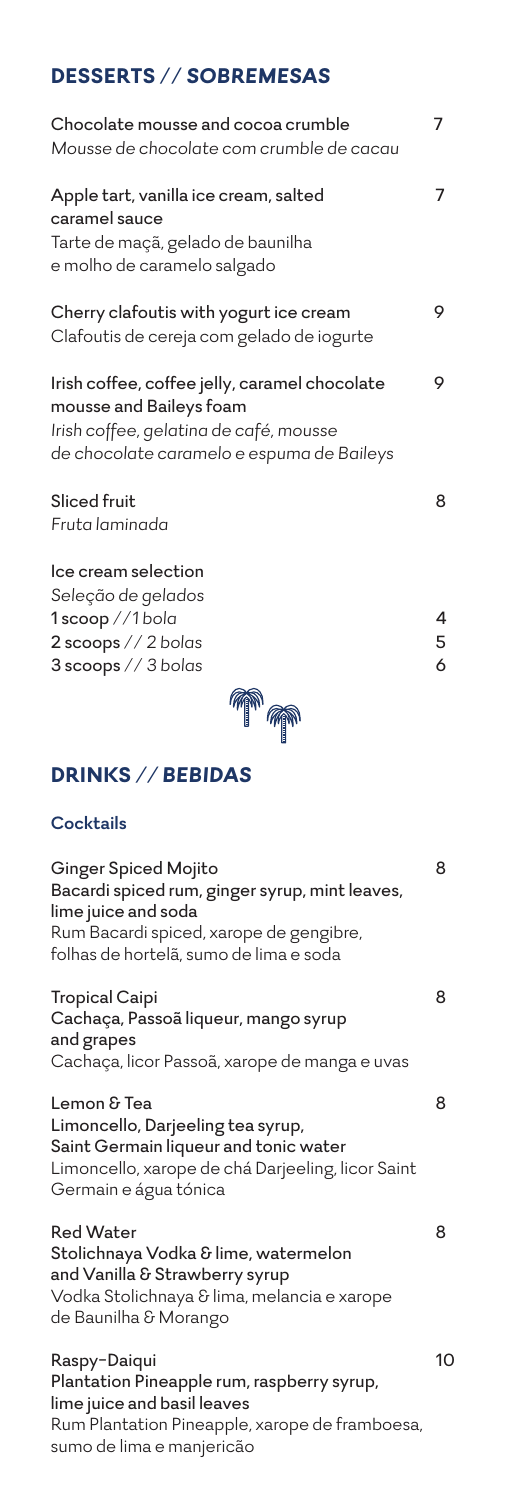Frozen Treatment 10 José Cuervo Silver tequila & black tea, grapefruit juice, honey & Szechuan pepper syrup and strawberries Tequila José Cuervo Silver & chá preto, sumo de toranja e xarope de mel & pimenta Szechuan e morangos Ocean Fizz 10 Bombay Sapphire gin & lemon balm, lemon juice, mustard, honey & eucaliptus syrup and soda Gin Bombay Sapphire & cidreira, sumo de limão, mostarda, xarope de mel & eucalipto e soda Aperol Spritz 13 Aperol, Adega Mãe Bruto sparkling wine and soda Aperol, espumante Adega Mãe Bruto e soda **Mocktails** Soft Water 7 Camomile & cardamom syrup, lime juice, orange juice and ginger beer Xarope de camomila & cardamomo, sumo de lima, sumo de laranja e ginger beer Pebble 7 Granny Smith apple, raspberry syrup, basil leaves, orange juice and apple juice Maçã Granny Smith, xarope de framboesa, folhas de manjericão, sumo de laranja e sumo de maçã **Shakes & Smoothies** Iced Lavender Tea 4 Black tea, honey & lavender, grapefruit zest and fresh ginger Chá preto, mel & lavanda, zest de toranja e gengibre Gingerade 5 Lemon juice, ginger syrup and ginger ale Sumo de limão, xarope de gengibre e ginger ale Cardamonade 5 Lemon juice, cardamom syrup and tonic water Sumo de limão, xarope de cardamomo e água tónica Rooibos & Banana 7 Banana, strawberries, rooibos & vanilla tea syrup and natural yogurt Banana, morangos, xarope chá de rooibos & baunilha e iogurte natural Chocolate & Soya Shake 7 Chocolate ice cream, strawberry syrup, yogurt and soya milk Gelado de chocolate, xarope de morango, iogurte e leite de soja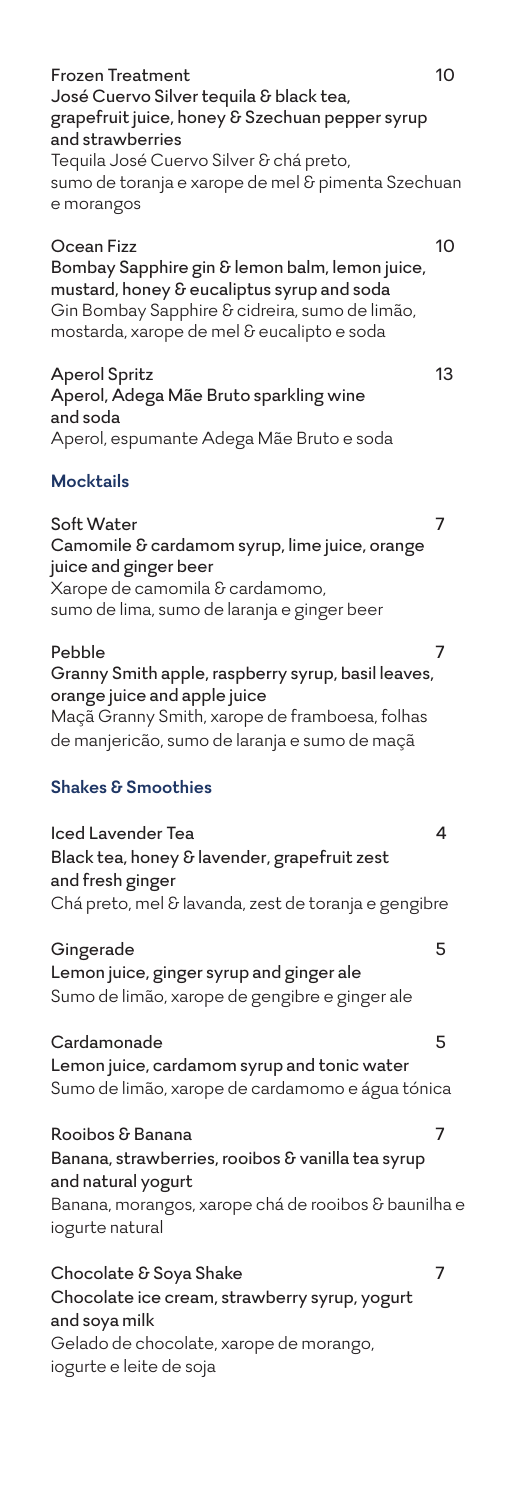# **Appetizer & Bitter//***Aperitivo & Bitter*

| Aperol<br>Campari Bitter<br><b>Fernet Branca</b><br>Ricard                                                                                                                                             | 7<br>8<br>8<br>8                |
|--------------------------------------------------------------------------------------------------------------------------------------------------------------------------------------------------------|---------------------------------|
| Vermouth//Vermute                                                                                                                                                                                      |                                 |
| Martini Ambrato<br>Martini Rubino                                                                                                                                                                      | 8<br>8                          |
| Gin                                                                                                                                                                                                    |                                 |
| Beefeater - England<br>Beefeater Pink - England<br><b>Bombay Sapphire - England</b><br>Hendricks-Scotland                                                                                              | 9<br>10<br>11<br>13             |
| Vodka                                                                                                                                                                                                  |                                 |
| Stolichnaya - Russia                                                                                                                                                                                   | 8                               |
| Rum                                                                                                                                                                                                    |                                 |
| William Hinton 3 - Madeira<br>Plantation 3 Stars - Barbados, Jamaica<br>& Trinidade<br>Bacardi spiced - Santiago de Cuba<br>William Hinton 6 - Madeira<br>Plantation Pineapple - Jamaica<br>& Barbados | $\prime$<br>9<br>10<br>13<br>13 |
| <b>Tequila</b>                                                                                                                                                                                         |                                 |
| Jose Cuervo Silver - Jalisco                                                                                                                                                                           | 10                              |
| Cachaça                                                                                                                                                                                                |                                 |
| Capucana - Brasil                                                                                                                                                                                      | 11                              |
| <b>Whisky</b>                                                                                                                                                                                          | 4 cl                            |
| Johnnie Walker Red Label - Scotland<br>Jameson - Ireland                                                                                                                                               | 8<br>9                          |
| Eaux-de-vie//Aguardente bagaceira                                                                                                                                                                      |                                 |
| Zanin Moscato - Italy                                                                                                                                                                                  | 8                               |
| Old Brandy//Aguardente vínica                                                                                                                                                                          |                                 |
| Macieira - Portugal<br>CRF - Portugal                                                                                                                                                                  | 7<br>8                          |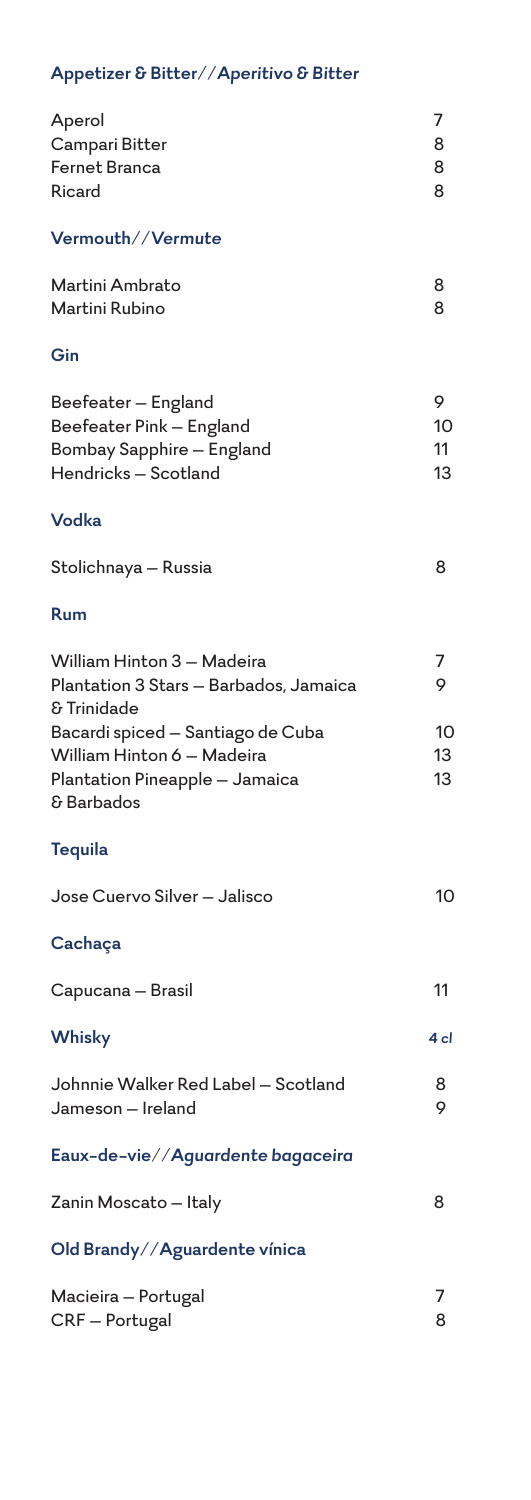| Portuguese liqueur // Licores portugueses                                                                     |         | 4 <sub>cl</sub>            |
|---------------------------------------------------------------------------------------------------------------|---------|----------------------------|
| Amêndoa Amarga<br>Licor Beirão                                                                                |         | 6<br>6                     |
| Imported liqueur//Licores importados                                                                          |         |                            |
| Cointreau<br>Drambuie<br>Passoã<br>Pimm's<br>Malibu<br>Saint Germain                                          |         | 8<br>8<br>8<br>8<br>9<br>9 |
| Madeira & fortified wine<br>Vinho Madeira & vinhos fortificados                                               |         | 6cl                        |
| Madeira 3 Years Dry<br>Madeira 3 Years Medium Dry<br>Madeira 3 Years Medium Rich<br>Madeira 3 Years Full Rich |         | 5<br>5<br>5<br>5           |
| <b>Portuguese wines</b><br><b>Vinhos portugueses</b>                                                          | $15$ cl | 75 cl                      |
| Rosé wine//Vinho rosé                                                                                         |         |                            |
| Royal Savoy Selection<br>Fernão Pires e Arinto<br>Atlantis - Madeira<br><b>Tinta Negra</b><br><b>Mateus</b>   | 5<br>7  | 19<br>27<br>25             |
| White wine//Vinho branco                                                                                      |         |                            |
| Royal Savoy Selection<br>Fernão Pires & Arinto<br>Casal Garcia - Vinhos Verdes                                | 5<br>6  | 19<br>23                   |
| Trajadura, Loureiro, Arinto & Azal<br>Qt. Regueiro - Vinhos Verdes                                            | 6       | 25                         |
| Trajadura & Alvarinho<br>Herdade do Rocim – Alentejo                                                          | 7       | 27                         |
| Antão Vaz, Arinto & Viosinho<br>Quinta da Lapa - Tejo<br>Sauvignon Blanc                                      | 7       | 28                         |
| Quinta da Lapa - Tejo                                                                                         | 7       | 28                         |
| Chardonnay<br>Quinta da Pacheca — Douro 37,5cl<br>Moscatel Galego & Códega                                    |         | 13                         |
| Marquês de Borba - Alentejo 37,5cl<br>Arinto, Antão Vaz & Viognier                                            |         | 15                         |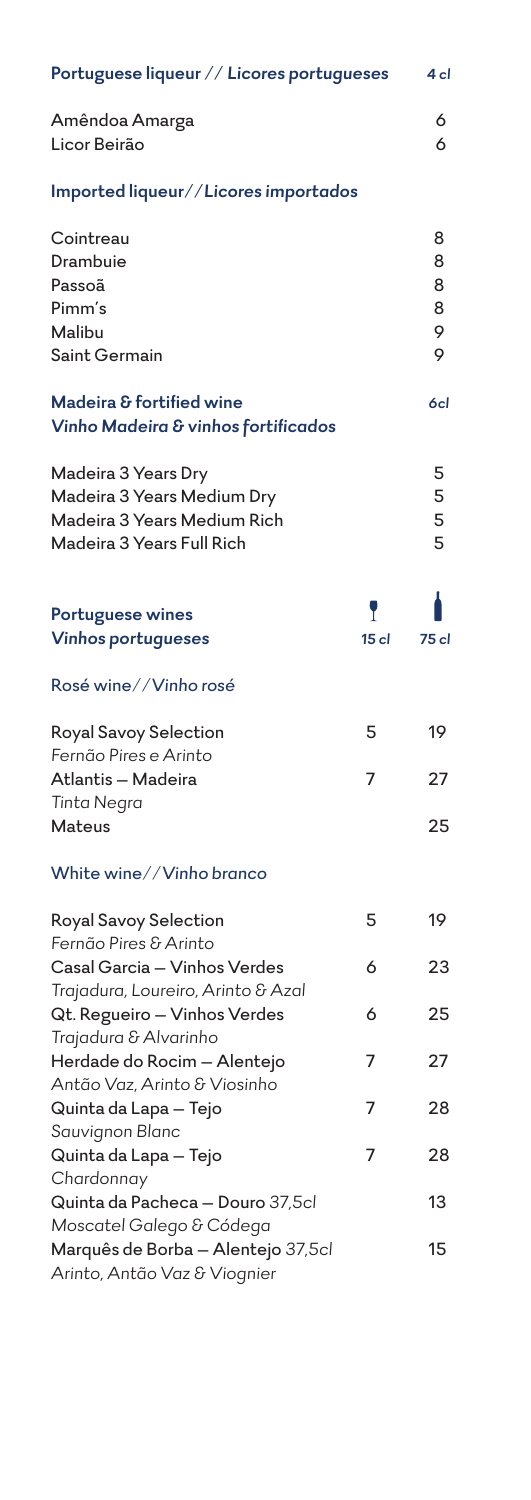#### Red wine//Vinho tinto

| <b>Royal Savoy Selection</b>                                                                                                                                              | 5                | 19               |
|---------------------------------------------------------------------------------------------------------------------------------------------------------------------------|------------------|------------------|
| Aragonez & Castelão<br>Herdade do Rocim – Alentejo                                                                                                                        | 7                | 27               |
| Alicante Bouschet, Touriga Nacional                                                                                                                                       |                  |                  |
| & Aragonez<br>Quinta da Lapa — Tejo                                                                                                                                       | 7                | 29               |
| Merlot<br>Quinta da Lapa Reserva — Tejo                                                                                                                                   | 7                | 33               |
| Cabernet Sauvignon                                                                                                                                                        |                  |                  |
| Quinta da Pacheca - Douro 37,5cl                                                                                                                                          |                  | 13               |
| Tinta Roriz, Tinta Barroca & Touriga Franca<br>Marquês de Borba – Alentejo 37,5cl<br>Aragonez, Trincadeira, Touriga Nacional,<br>Alicante Bouschet, Petit Verdot & Merlot |                  | 15               |
|                                                                                                                                                                           |                  |                  |
| <b>Sangrias</b><br>Rosé   White   Red Wine<br>Vinho Rosé   Branco   Tinto                                                                                                 | 30 cl<br>7       | 100 cl<br>21     |
| Sparkling wine & Champagne<br><b>Espumante e Champanhe</b>                                                                                                                | 15 <sub>cl</sub> | 75 cl            |
| Sparkling wine//Espumante                                                                                                                                                 |                  |                  |
| Pinta Negra Brut Blanc de Noir - Lisboa<br>Aragonez & Caladoc                                                                                                             | 9                | 30               |
| Champagne//Champanhe                                                                                                                                                      |                  |                  |
| <b>Tsarine Cuvée Premium Brut</b><br>Chardonnay, Pinot Noir & Meunier                                                                                                     |                  | 95               |
| Tsarine Cuvée Premium Brut Rosé<br>Chardonnay, Pinot Noir & Meunier                                                                                                       |                  | 115              |
| Other beverages//Outras bebidas                                                                                                                                           |                  |                  |
| Draft beer//Cerveja de pressão                                                                                                                                            |                  |                  |
| Coral Larger 30 cl<br>Coral Larger 50 cl<br>Coral Pure Malte 30 cl<br>Coral Pure Malte 50 cl                                                                              |                  | 4<br>6<br>4<br>6 |
| Bottle beer//Cerveja de garrafa                                                                                                                                           |                  |                  |
| Coral Zero//Alcohol free 20 cl<br>Coral Branca 30 cl<br>Coral Stout 30 cl                                                                                                 |                  | 3<br>4<br>4      |

#### Draft Cider//*Sidra*

Coral Sidra *30 cl/50cl* 5/7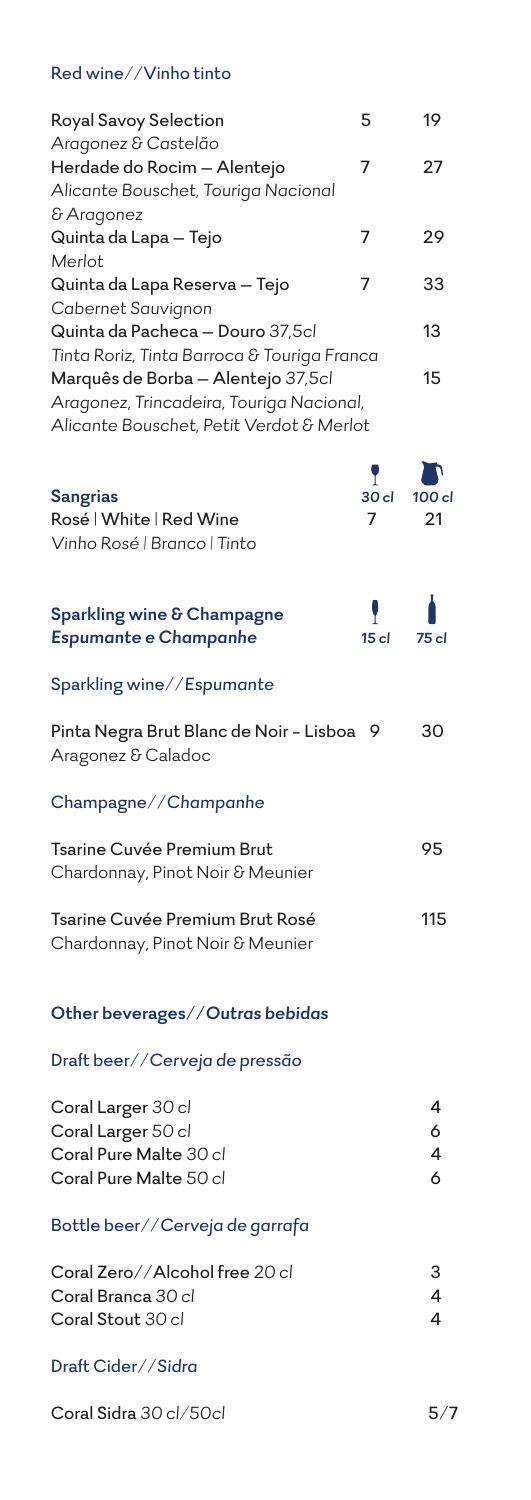| Draft soft drinks<br>Refrigerantes de pressão                                                                                        | 25 cl            |
|--------------------------------------------------------------------------------------------------------------------------------------|------------------|
| Pepsi, Pepsi Zero, Lemonade// Limonada<br>Brisa (36 cl)<br>Passion fruit, apple //Maracujá, maçã                                     | 3<br>3           |
| Nectars//Néctares                                                                                                                    | 20 cl            |
| Compal<br>Peach   pineapple   passion fruit   apple  <br>orange   tomato<br>Pêssego   ananás   maracujá   maçã  <br>laranja   tomate | 3                |
| Premium soft drinks<br>Refrigerantes premium                                                                                         | 20 cl            |
| Indian tonic   Mediterranean tonic  <br>Naturally light tonic   Ginger beer   Ginger ale                                             | 4                |
| Freshly squeezed fruit juices<br>Sumos naturais de fruta                                                                             | 25c              |
| Orange   pineapple   lemon   mango<br>grapefruit<br>Laranja   ananás   limão   manga   toranja                                       | 6                |
| Royal Savoy water<br>Still water // Sem gás<br>Sparkling water // Com gás                                                            | 70 cl<br>4<br>4  |
| Luso<br>25 <sub>cl</sub><br>Still water // Sem gás<br>3<br>Sparkling water // Com gás<br>3                                           | 100 cl<br>5<br>5 |
| Hot beverages//Bebidas quentes                                                                                                       |                  |
| Glass of milk<br>Copo de leite                                                                                                       | 2                |
| Single espresso or macchiato<br>Café expresso ou macchiato                                                                           | 3                |
| Single decaffeinated espresso or macchiato<br>Café descafeinado expresso ou macchiato                                                | 3                |
| Double espresso or double macchiato<br>Expresso duplo ou macchiato duplo                                                             | 4                |
| Chocolate<br>served hot or cold//servido quente ou frio                                                                              | 4                |